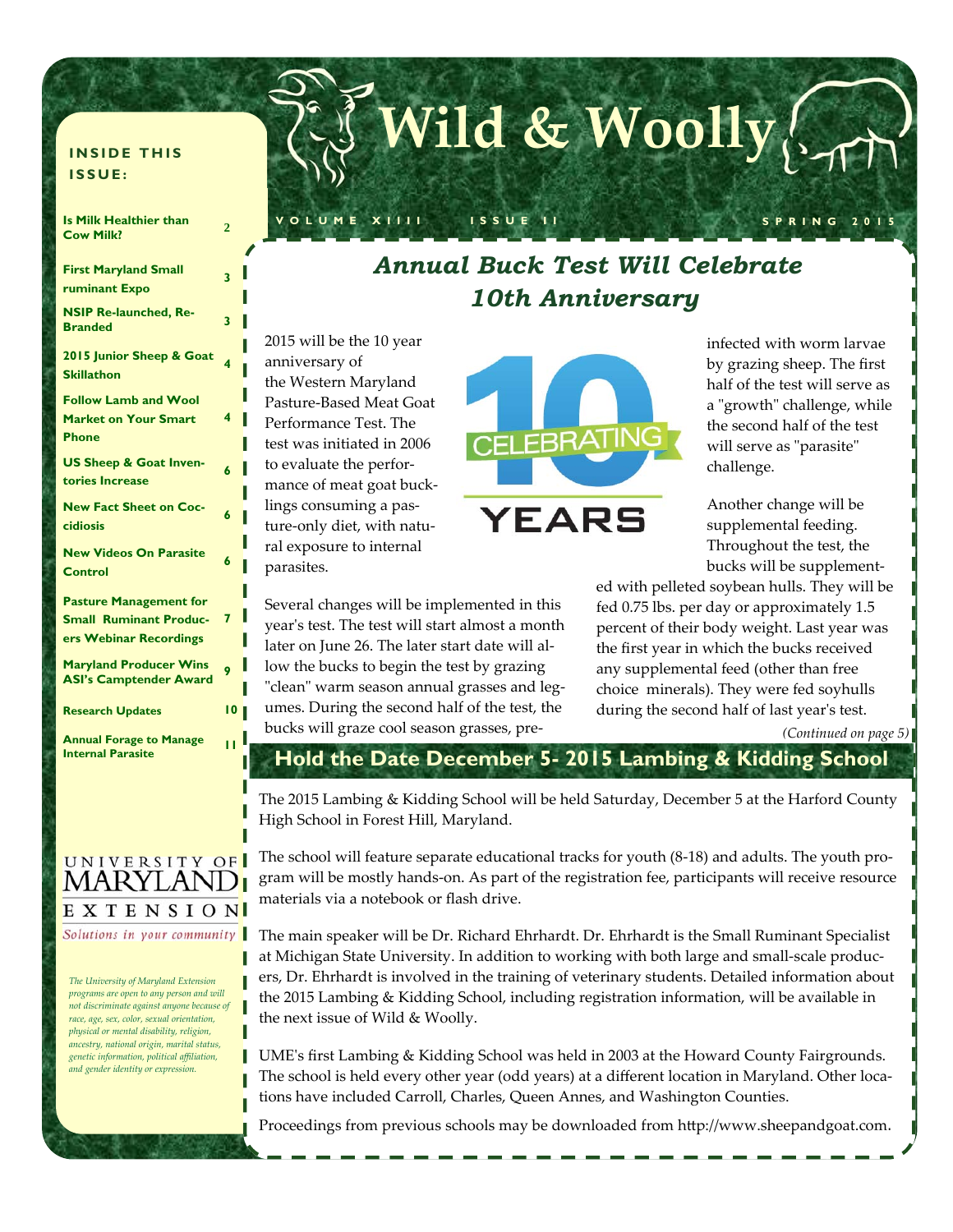

## *Is Goat Milk Healthier than Cow Milk?*

#### *By Selma Roth Saudi Gazette*

The consumption of goat's milk among humans is nothing new. For centuries, it has been the milk of choice for populations around the world. In the last few years, it has made a comeback in the Western world, with alternative health practitioners applaud‐ ing its countless benefits to adults and infants. Some even claim goat's milk may be the solution for those with milk allergies as well as infants. But how much is true of the benefits goat milk supposedly has? Saudi Gazette found the answers to the most commonly heard allegations.



#### **Goat milk is less fattening than cow milk**

Goat and cow milk are quite similar when it comes to calories and fat. On average, a 100 ml serving of full fat cow milk contains 67 calories and 3.9 grams of fat, whereas the same amount of goat milk has about 60 calories and 3.5 grams of fat. The semi‐skimmed versions of both are similar as well. There is, thus, no evidence for the claim that goat milk is less fattening.

#### **Goat milk is better digested than cow milk**

However, goat milk devotees say that even if the amount of fat is similar, goat milk is better digested than cow milk. One of the reasons is that the fat globules in goat milk are smaller than those in cows' milk, making it easi-

er for the body's digestive system to break it down. This may be true for infants and people with difficulties digesting cow milk. However, no studies have been carried out that prove goat milk decreases abdominal bloating.



Another reason is that goat's milk contains a higher amount of medium chain triglycer‐ ides (MCTs), which is believed to speed up metabolism and lower cholesterol. Compared to 17 percent of total fat in cow's milk, goat's milk contains 35 percent MCTs, making it more similar to breast milk.

However, the link between weight loss, cholesterol levels and MCTs is not a strong one, and more research is needed. In addition, the difference between the two types of milk is too small to have considerable impact on your waistline.

#### **Goat milk is more nutritious**

Both goat and cow milk are very nutritious drinks. However, it appears that goat milk contains slightly more vitamin A, and the vitamin is better absorbed by the body than the carotenoids found in cow milk, a precursor to vitamin A.

Researchers from the University of Granada in Spain also found that goat milk have higher levels of zinc and selenium, two minerals that boost the immune system. Cow milk, on the other hand, contains 9 times more vitamin B12 than goat milk. This vitamin, which can only be obtained from animal sources, is important in the formation of red blood cells. Children that were given goat milk were found to be vitamin B12

*(Continued on page 7)*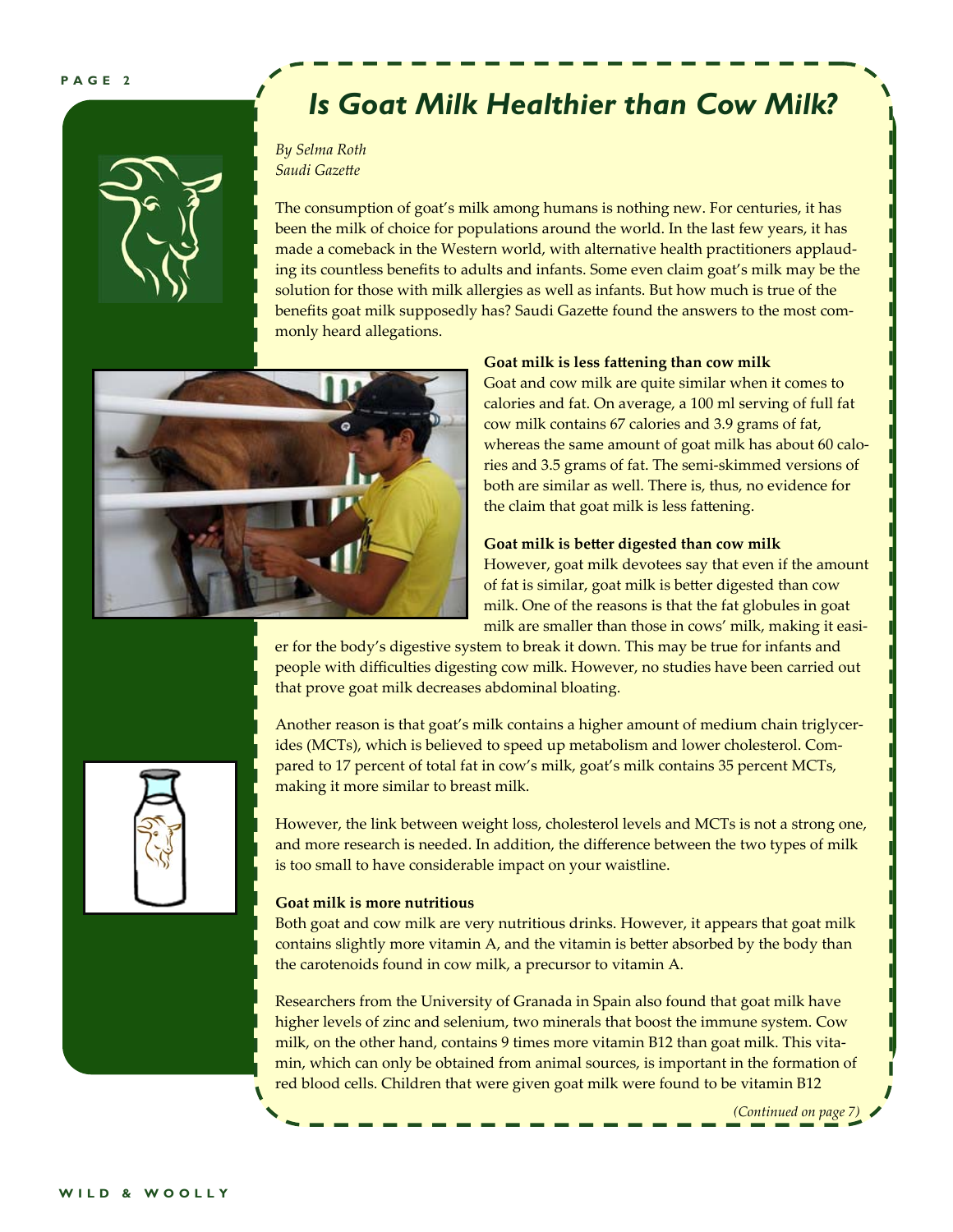### *First Maryland Small Ruminant Expo is a Success*



*Youth doing necropsies* 

Over 140 people, including 35 youth, attended the first-ever Maryland Small Ruminant Expo. The Expo was held February 28 at the Frederick County 4-H Camp & Activities Center in Frederick.

The adult program featured concurrent sessions on pasture, health, marketing, and alternative enterprises. It featured four producer panels. One of the featured speakers was Dr. Lindsay Lane. Before attending veterinary school in the Cayman Islands and Minnesota, Dr. Lane was the farm manager for the University of Mary‐ land College Park. Currently, Dr. Lane works at the Rocky Gorge Animal Hospital in Laurel, Maryland.

There was a separate program for youth, including sessions on dairy, fiber, and meat. In the dairy session, the youth made soap. In the fiber session, they felted wool and made grading cards. In the meat session, they learned how to cook goat

meat. In the final session, Dr. Lane taught the youth how to dissect lambs and kids for the purpose of determining their cause of death. The lambs/kids died of unknown, natural causes.

Lunch was a taco bar featuring locally‐sourced lamb and goat meat and cheeses made from sheep and goat milk. Thanks to Pam Adams (Bridgestone Manor Farm) for providing the goat and to Caprikorn Farms and Shepherd's Manor Creamery for providing the cheeses. The lamb was purchased from Holsingerʹs Meat Market in Maugansville, Maryland.

The Maryland‐Pennsylvania‐West Virginia Goat Association and University of Maryland Beginning Farmers Success Program provided financial support to the Expo. Door prizes were provided by the University of Maryland Extension Small Ruminant Program, University of Maryland Ag Experiment Station, and Kent Feeds.

### **NSIP Re-launched, Re-Branded**

The National Sheep Improvement Program (NSIP) is a quantitative genetic evaluation program for sheep and meat goat producers. NSIP calculates estimated breeding values (EBVs). An EBV estimates the genetic worth of an animal. NSIP (and similar programs) is the only real way to make genetic improvement in sheep and meat goat breeds.

During May 2014, the National Sheep Improvement Program Board of Directors issued a Request for Proposals "to re-launch NSIP as a new and improved genetic selection tool and to increase membership and use of the technology." In July 2014, Demeter Communications was selected through a competitive bid process to conduct the Re‐Launch & Re‐Branding initiative.



Demeter completed three case studies to determine how other livestock industries have accomplished widespread adoption of genetic selection tools. The case studies were done on Sheep Genetics (Australia), English Beef & Lamb Executive (EBLEX)/Singet (United Kingdom), and the American Angus Association.

An online survey of sheep (and goat) producers across the United States was conducted to assess the level of aware‐ ness, understanding and acceptance of the NSIP among US producers. The survey was conducted between September 25 and October 10, 2014. A total of 999 qualified respondents completed the survey. An e‐mail invitation to participate in the survey was sent to 6,400 potential respondents. NSIP desired recommendations on how to improve its organizational structure.

The NSIP website also underwent a "refresh." A color palette was also developed, in order to give all print and electronic materials a consistent look. A new web site was funded in late November. It was launched in January 2015.

http://www.nsip.org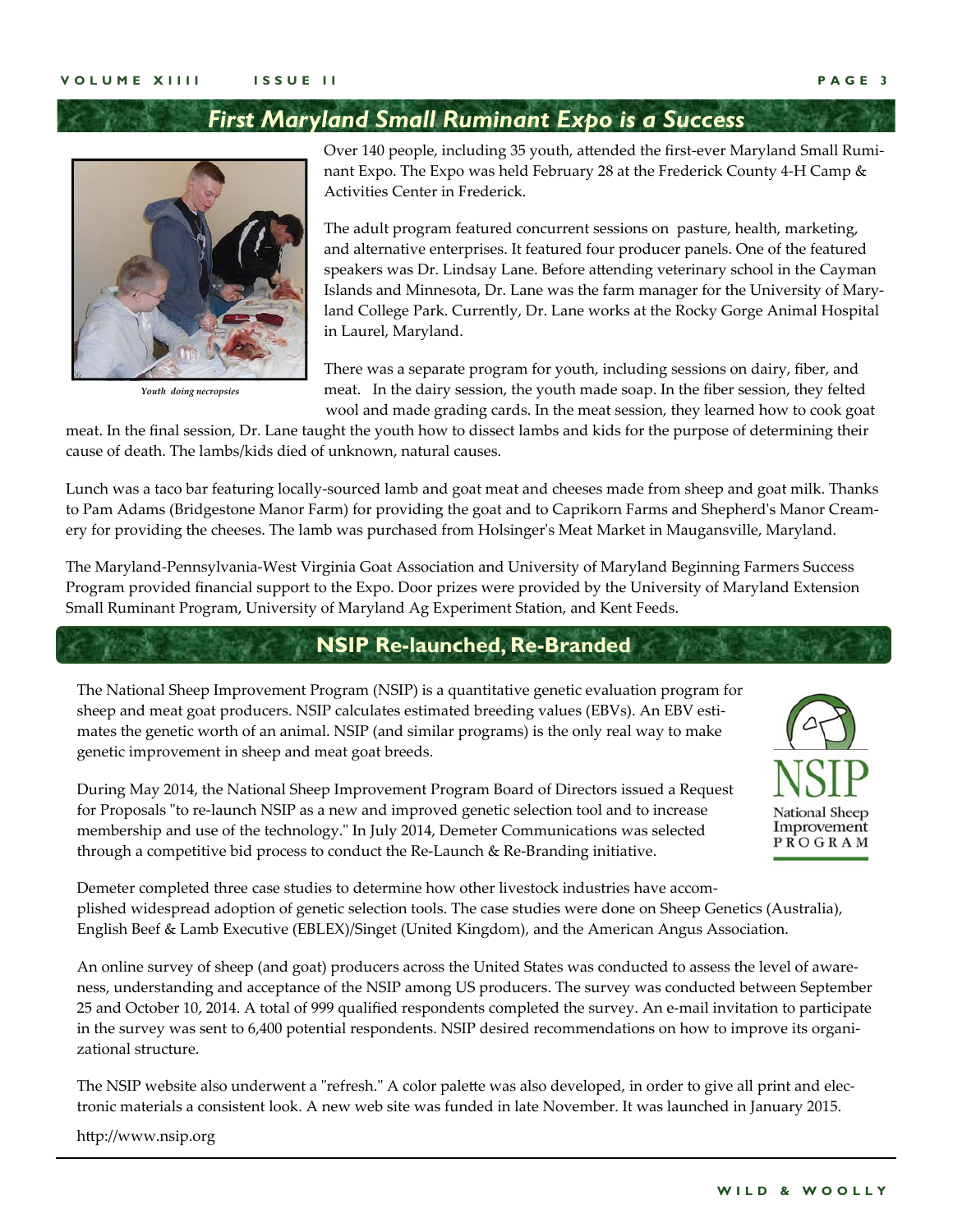## **2015 Junior Sheep & Goat Skillathon**

The 2015 Junior Sheep & Goat Skillathon will be held Sunday, May 3, at the Maryland Sheep & Wool Festival. The Festival is always held the first full week‐ end of May at the Howard County Fairgrounds in West Friendship.

Registration for the contest be‐ gins at 8 a.m. The contest starts at 9 a.m. Awards will be pre‐

sented at approximately 1 p.m. A small donation is requested to cover the cost of lunch (pizza and sodas).

A skillathon provides youth with the opportunity to blend knowledge and skills acquired in livestock judging, demonstrations, and care and exhibition of ani‐ mals into a single activity. It consists of a series of stations where youth are tested on their knowledge and abilities related to livestock. In the Sheep & Goat Skillathon, all stations will pertain to sheep and/or goats.

The skillathon is open to any youth between the ages of 8 and 18. Individuals and teams (of 3 or 4) from any county or state may compete. Youth compete accord‐



ing to their age as of January 1st of the current year. Youth ages 8 to 10 compete as juniors; youth ages 11 to 13 compete as intermediates; and youth 14 to 18 compete as seniors.

The Maryland Sheep Breeders Associa‐ tion provides ribbons and premiums to the top ten individuals in each age divi‐ sion and festival t‐shirts to the members of the top three teams in each age divi‐ sion. Additional awards are provided by

the University of Maryland Extension Small Ruminant Pro‐ gram

Pre-registration of individuals and teams for the 2015 Junior Sheep & Goat Skillathon is requested by April 28. Teams **must** be pre‐registered. Pre‐register by sending names, ages, and team affiliations via e‐mail to Susan Schoenian at sschoen@umd.edu (or via fax at (301) 432‐ 4089).

For more information, contact Susan at (301) 432‐2767 x343 or visit the skillathon web site at http:// www.sheepandgoat.com/programs/skillathon/ skillathon.html.

### **Follow Lamb and Wool Market on Your Smart Phone**

Now, you can follow the lamb and wool markets on your smart phone. The app, ASI Market News, was produced by the American Sheep Industry Association to help sheep producers stay informed on current market conditions.

The app displays 6 national as well as 7 auction barn reports for locations across the United States. The report data is compiled by the USDA Agricultural Marketing Service. From the front page, users can select to search national reports or auction reports.

While the number of eastern markets is limited -- only sale barns that have USDA reporting are being used in the app -the app includes the New Holland (PA) auction report. New Holland is the largest sheep and goat market in the Eastern US. Lambs sold at New Holland are usually destined for non-traditional markets.

The app was recently updated to include more Eastern reports and a "breakeven calculator." So far, more than 2050 people have downloaded the app. The app allows producers to make more informed marketing decisions.

ASI Market News is available for both Apple and Android operating systems and can be downloaded from their respec‐ tive stores.

#### *More Information On Sheep & Goats Can Be Accessed At:*

http://www.sheepandgoat.com/ http://www.acsrpc.org http://mdgoattest.blogspot.com http://www.sheep101.info/ https://www.facebook.com/MDSmall http://issuu.com/mdsheepgoat http://mdsheepgoat.blogspot.com https//twitter.com/MDSheepGoat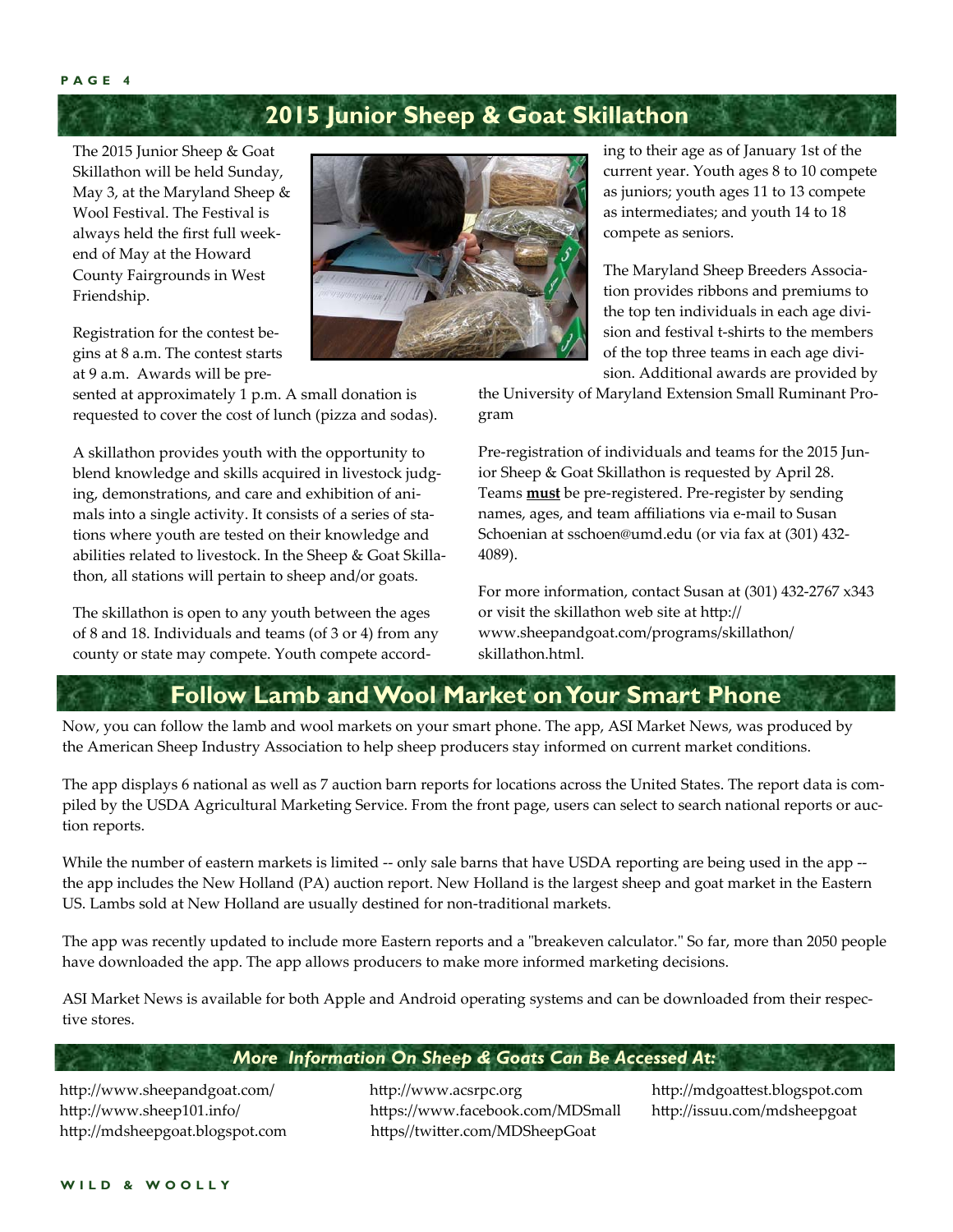## *Annual Buck Test Will Celebrate 10th anniversary (continued from page 1)*

Despite ample forage quality and quantity, fecal testing showed that the bucks were consuming a diet deficient in energy.

Soybean hulls are a high fiber feedstuff. They are a by‐ product of soybean processing. The hull is the outer part of the bean. Soyhulls are a roughage feed, so they comple‐ ment a forage diet in contrast with high‐starch supple‐ ments such as corn. In fact, pasture‐fed livestock that are supplemented with soyhulls still qualify for the USDA grass‐fed designation.



#### **Nominate your bucks**

The nomination period for the 2015 test is April 15 through June 1. Any goat producer is eligible to consign up to five male goats to the test. Any breed or breed cross is eligible, regardless of registration status and eligibility. Goats must have been born between January 1, 2015, and March 15, 2015. They must weigh between 40 and 70 lbs. upon delivery to the test site on June 26. Appropriate health papers are required. All goats must carry official USDA scrapie ID. Any goat showing signs of disease or ill thrift will be refused entry.

The fee for testing a buck in this year's test is \$120 per head. Several discounts will be offered (they are not addi‐ tive). There will be a \$20 per head discount for Maryland residents and members of the Maryland‐Pennsylvania‐ West Virginia Goat Producers Association. Consigners who consign five half sibs (goats with same sire) or whose herds are enrolled in the National Sheep Improvement Program will also receive a \$20 per head discount. NSIP calculates estimated breeding values (EBVs) for sheep and meat goats.

To request a nomination packet, contact Pam Thomas at pthomas@umd.edu or (301) 432‐2767 x315. All neces‐ sary documents may also be downloaded from the blog athttp://mdgoattest.blogspot.com.

#### **Test protocol**

Upon arrival the bucks will stand in a footbath of zinc sulfate. Their hooves should be trimmed, as necessary, to permit penetration of the solution. They will be vaccinated for sore mouth. In order to start the test on an equal basis, the goats will be sequentially dosed with anthle‐ mintics from each anthelmintic class (Valbazen® + Cy‐ dectin® + Prohibit®). The purpose of the sequential dos‐ ing is to reduce fecal egg counts to near zero, so that differences observed during the test are a result of genetics and not previous environment. As long as Prohibit® (levamisole) has been included in the protocol, the se‐ quential dosing has usually reduced fecal egg counts (on‐ average) by more than 95 percent.

The goats will be treated for coccidiosis (with Di‐ Methox®) during the first five days of the test. After a 12‐ day adjustment period, started weights will be deter‐ mined on consecutive dates (July 9‐10) . The test will span 84 days. Every two weeks, the goats will be handled to determine body weights, FAMACHA©, body condition, coat condition, dag, and fecal consistency scores.

Goats will be dewormed (or not) according to the criteria of the Five Point Check©. Goats with FAMACHA© scores of 1 or 2 will not be dewormed unless there is other evidence of clinical parasitism. Goats with FAMACHA© scores of 4 or 5 will always be dewormed. The decision to deworm goats with FAMACHA© scores of 3 will be based on the Five Point Check© and additional risk factors, such weight gain/loss, changes in scores, scores of other goats, and previous fecal egg count.

Individual fecal samples will be collected upon arrival and every two weeks. Before and after fecal egg counts will be compared to determine the efficacy of anthelminic treatment. Individual fecal egg counts will serve as an indicator of parasite resistance (or susceptibility). Pooled fecal samples will be collected upon arrival and every 4 weeks to determine the make‐up of the worm population. In the past, the barber pole worm (*Haemonchus contortus*) has comprised the majority of the worm load. Fecal egg counts and larvae ID will be done by Dr. Dahlia OʹBrienʹs lab at Virginia State University.

(*Continued on Page 11)*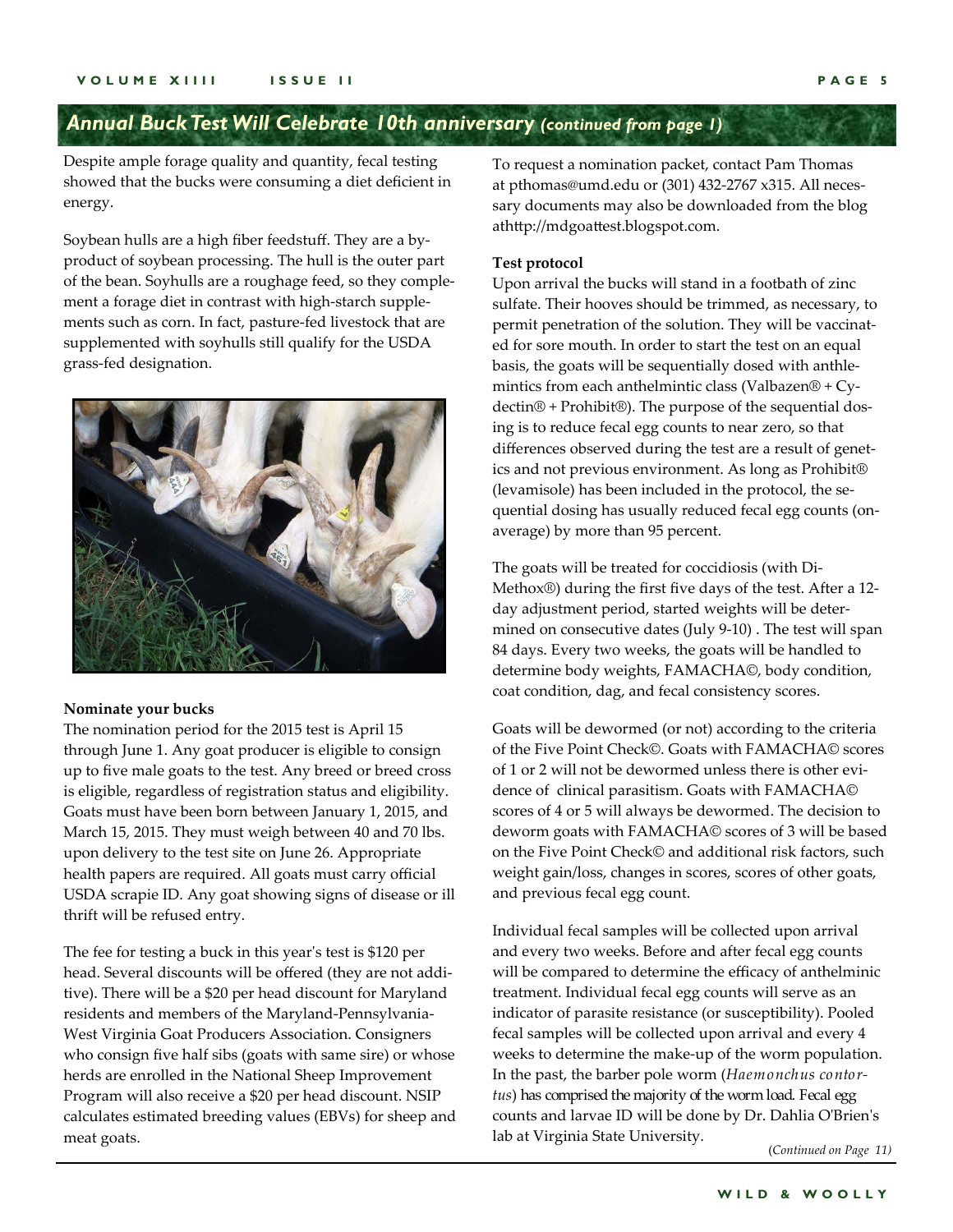### **US Sheep & Goat Inventories Increase**

#### **Sheep**

Compared to a year ago, the total sheep and lamb inventory increased by 1 percent. It totaled 5.28 million head on January 1, 2015. The breeding sheep inventory increased to 3.94 million head, up from 3.9 million head in last yearʹs inventory.

The 2014 lamb crop of 3.44 million head was up 2 percent from 2013. The 2014 lambing rate was 111 lambs per 100 ewes one year and older on January 1, up 4 percent from 2013.

Shorn wool production was down 1 percent. 3.68 million head of sheep and lambs were shorn in 2014. They produced 26.7 million pounds of wool. The average price paid for wool was \$1.46 per pound for a total value of \$38.9 million. The average fleece weight was 7.3 lbs., unchanged from previous years. Sheep death loss during 2014 was 220,000 head, a decrease of 3 percent from 2013. Lamb death loss increased from 2013 to 2014.

#### **Goats**

The goat inventory on January 1, 2015, was 2.68 million head, up 2 percent from 2014. The breeding goat inventory totaled 2.2 million head, up 2 percent from 2014. The 2014 kid crop totaled 1.71 million head for all goats, up 2 percent from 2013.

Meat (and all other) goats comprise the majority of the goat inventory: 2.15 million head. The milk goat inventory was 365,000 head. Angora goats contribute 160,000 head to the inventory, an 8 percent increase.

In 2014, the US produced 880,000 lbs. of mohair. The average weight per clip was 5.5 lbs. The average price was \$4.85 per pound for a value of \$4.27 million.

**Source: http://usda.mannlib.cornell.edu/usda/current/SheeGoat/SheeGoat‐01‐30‐2015.pdf**

**New Fact Sheet on Coccidiosis** 

NCAT‐ATTRA has published a new fact sheet: Coccidiosis: Symptoms, Prevention, and Treatment in Sheep, Goats, and Calves. It is written by Linda Coffey. Linda is a member of the American Consortium for Small Ruminant Parasite Control (ACSRPC).

Coccidiosis is a common and damaging illness of sheep, goats, and cattle, particularly young lambs, kids, and calves. Pro‐ ducers will benefit from understanding the causes, and especially the prevention, of this illness.

ATTRA is a program developed and managed by the National Center for Appropriate Technology (NCAT). ATTRA ser‐ vices are available to farmers, ranchers, market gardeners, Extension agents, researchers, educators, farm organizations, and others involved in agriculture, especially those who are economically disadvantaged or belong to traditionally under‐ served communities

https://attra.ncat.org/attra‐pub/summaries/summary.php?pub=483

### **New Videos On Parasite Control**

The Northeast Small Ruminant Parasite Control Pro‐ gram has created three instructional videos:

- How and why to do FAMACHA© scoring
- How and why to do sheep and goat fecal egg count ing
- Microscope crash course for fecal egg counting

Gastrointestinal nematode (GIN) parasites, such as the barber pole worm (*Haemonchus contortus*), are a seri‐ ous problem, affecting small ruminant production

throughout New England and the world. The goal of Northeast Small Ruminant Parasite Control Program is to improve the parasite control practices of farmers in New England.

Project partners include Cornell University, University of Rhode Island, University of Wisconsin‐Madison, West Virginia University, and the VA‐MD Regional Col‐ lege of Veterinary Medicine. For more information about this project including additional resources and updates, go to http://web.uri.edu/sheepngoat/orei/.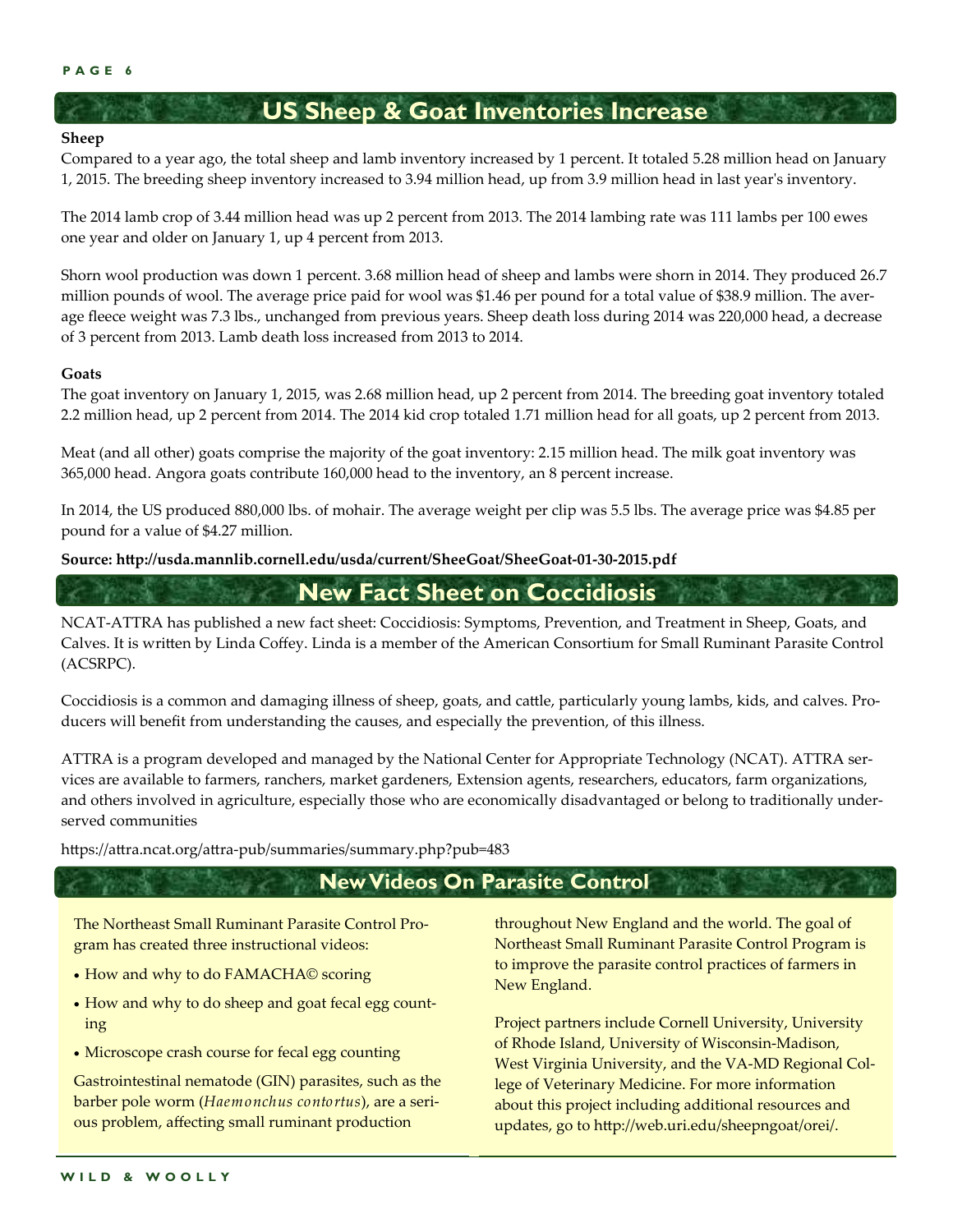### *Is Goat Milk Healthier Than Cow Milk? (continued from page 2)*

deficient according to the British Dietetic Association. Symptoms of B12 deficiency include fatigue and weak‐ ness.

#### **Goat milk can help people with anemia**

While the nutritional breakdown of goat's and cow's milk is similar, the researchers from the University of Granada did a remarkable finding back in 2007: Goat's milk was found to help with the digestive and meta‐ bolic utilization of minerals such as iron, calcium, phosphorus and magnesium.

In other words, goats' milk helps with the absorption of these minerals. They even found that rats with a condition of anemia or bone demineralization recovered when drinking goats' milk. This could be an im‐ portant finding for people suffering from these disor‐ ders, especially given that cow milk hinders the ab‐ sorption of iron in the body. However, studies in humans still need to be conducted in order to confirm the findings.

#### **People with milk allergy or lactose intolerance can drink goat milk**

Some natural health practitioners claim that people who are lactose intolerant are able to drink goat's milk. It is true that goat milk is slightly lower in lactose (milk sugar) than cow milk, but it does contain lactose never‐ theless.

This means if your body tolerates small amounts of lactose you can probably drink a bit more goats' milk than cow milk, just as you are likely to tolerate cheese better than milk. If you, however, cannot have a drop of cow's milk without bringing your digestive system into trouble your body will not tolerate goats' milk either.

If you are allergic to milk, which is a different thing than having lactose intolerance, it is likely the casein protein in milk that causes your problem. Milk allergy is very uncommon among people older than three, but it does exist and it is possible that a person with cow milk allergy is able to drink goat milk. The opposite is also true: Someone with an allergy to goat milk may have no problems with cow milk. The only way to find out is by trying, but do so only if your allergy is not life ‐threatening.

#### **Goat milk is better for infants**

Lastly, manufacturers of infant goat milk formula often claim that goat milk is better for infants, as the chemical structure resembles breast milk more than cow milk. Recently, the European Commission approved goat's milk formula for infants. This is good news, because, as said before, goat's milk boosts the immune system and is more easily digested.

However, it is important to note that breastfeeding re‐ mains the number one method to feed a child. In addi‐ tion, the British Food Standards Agency (FSA) recently warned that infants with cow milk allergy are "almost certainly" also allergic to goat milk.

#### **Conclusion**

.

In some cases, especially among people with anemia or osteoporosis, goat milk may be a healthier choice, but there is no evidence that we should all shift to goat milk. The much higher price tag seems not worth it. That is not to say that it harms to include other types of milk into your diet, including goat or plant‐based milks. After all, for a healthy diet variety is key. It is best, however, to consult a healthcare professional prior to making any dietary changes.

Source: Saudi Gazette, 1.09.15

### **Pasture Management for Small Ruminant Producers Webinar Recordings**

UME's 2015 Winter Webinar Series was entitled "Pasture" Management for Small Ruminant Producers." It was held on consecutive Wednesday evenings in February and March. Topics include planning a pasture system; pasture plants, including alternative forages; pasture and grazing management; pasture nutrition; and pas‐ ture health. Instructors were Jeff Semler and Susan Schoenian.

The five webinars were recording and minimally edited. Links to Adobe Connect recordings, YouTube videos, and PowerPoint presentations (via SlideShare) are avail‐ able athttp://www.sheepandgoat.com/recordings.html.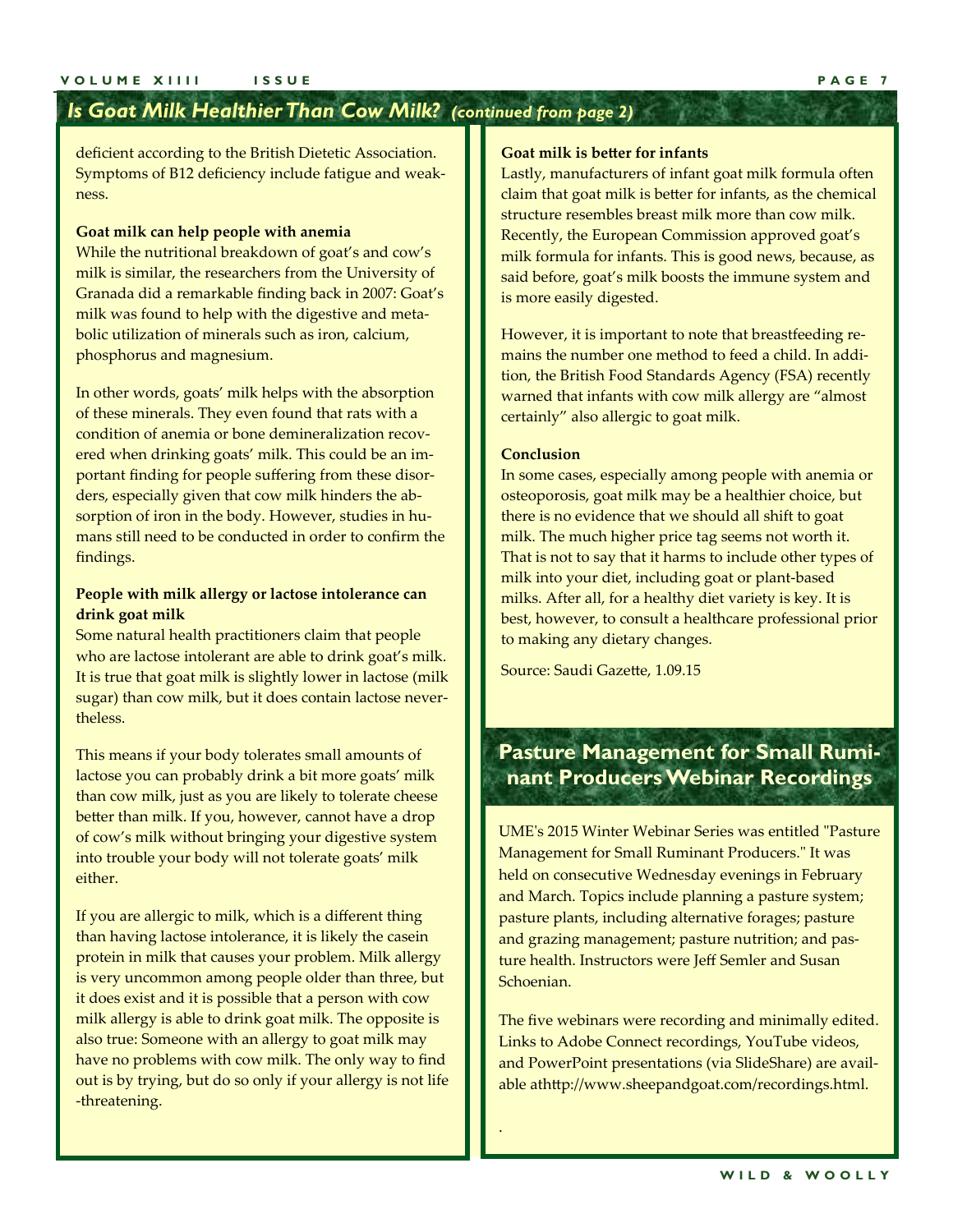#### **PAGE 8**

### **When to Test Sheep For Mineral Levels - Part II**

#### *By Joan Burke USDA ARS, Boonville, Arkansas*

#### **When is blood less accurate for assaying trace minerals?**

Most mineral deficiencies can be detected using serum. However, iodine should be measured by its function rather than concentration. Thus, thyroxin and thyrotropin related hormones (iodine containing hormones) should be measured. If assaying for copper toxicity, liver tissue is required since serum levels of copper will not indicate if sheep's liver has toxic levels of copper. Other times that serum levels can not accurately depict trace mineral levels. If blood samples become hemolyzed (separated serum has a cloudy reddish or dark red ap‐ pearance), they are not useful for many of the mineral evaluations. And, inflammatory diseases can alter some serum and liver concentrations of minerals, such as iron and copper.

**Ranges of adequate or deficient (ND = not determined) concentrations of trace minerals for sheep from a recent report from Michigan State University, DCPAH.** 

| <b>Trace mineral</b> |             | Adequate Deficient |
|----------------------|-------------|--------------------|
| Cobalt, ng/ml        | > 0.1       | <b>ND</b>          |
| Copper, µg/ml        | $0.7 - 2.0$ | < 0.5              |
| Iron, µg/ml          | $1.1 - 2.2$ | < 0.77             |
| Manganese, ng/ml     | $0.5 - 2.0$ | <b>ND</b>          |
| Molybdenum, ng/ml    | $12 - 30$   | <b>ND</b>          |
| Selenium, ng/ml      | $110 - 160$ | < 50               |
| Zinc, µg/ml          | $0.8 - 1.2$ | < 0.6              |

Sheep 0254 and 9247 were lactating ewes that lost lambs; molybdenum was low and zinc was marginal. Sheep 4034 and 4227 were lambs with access to sericea lespede‐ za; copper was deficient in 4227, iron, manganese, and zinc were deficient and molybdenum was low.

These lambs and those in their group grew poorly and were susceptible to parasites. Sheep 1201 and 1207 were lambs; both were copper and zinc deficient. All sheep were from the southeastern U.S.

#### **Are there concerns about factors that could alter concen‐ trations of minerals?**

Parasitism and infectious diseases can influence the nor‐ mal mineral status of an animal. Stage of production, especially lactation and pregnancy can also affect the miner‐ al status of sheep. Forages can have an influence because of their mineral concentrations, and can be measured by most forage labs. In addition, research at USDA, ARS in Booneville, AR has shown a reduction in serum concen‐ trations of trace minerals, especially molybdenum and selenium, in association with long term feeding of the condensed tannin rich legume, sericea lespedeza (fed to control parasites). Other condensed tannin plants such as birdsfoot trefoil or sainfoin could potentially have the same effect.

#### **What are the costs of testing for minerals?**

Costs currently are \$35‐\$40 per serum sample to do the trace mineral panel (cobalt, copper, iron, manganese, mo‐ lybdenum, selenium and zinc). Cost is higher to include the macro minerals (sodium, calcium, chloride, potassium, and magnesium) costs will be higher. The recommendation would be to test a small percentage of the flock (5‐ 10 animals) to assay general mineral levels in a flock. Do‐ ing only one or two is not enough to tell if the animals sampled have average mineral levels for your flock are whether the two animals picked are not typical.

In addition to testing the animals a shepherd considers normal, can also include a few lambs or ewes with prob‐ lems (e.g. a ewe that loses both lambs and does not ap‐ pear to have mastitis or selecting a lamb with parasite issues and comparing it to ones without problems). Find‐ ing out that the animals with parasite problems are low in zinc

| Table 3. Sample Report of Serum Levels of Trace Minerals in Several Ewes and Lambs |                  |                       |                      |                       |                      |                    |                      |  |
|------------------------------------------------------------------------------------|------------------|-----------------------|----------------------|-----------------------|----------------------|--------------------|----------------------|--|
| Animal<br>ID                                                                       | Cobalt,<br>ng/ml | Copper,<br>$\mu$ g/ml | Iron, $\mu$ g/<br>ml | Manga-<br>nese, ng/ml | Molybdenum,<br>ng/ml | Selenium,<br>ng/ml | Zinc, $\mu$ g/<br>ml |  |
| 0254                                                                               | 0.72             | 0.97                  | 1.42                 | 1.5                   | 3.2                  | 121                | 0.64                 |  |
| 9247                                                                               | 0.36             | 0.64                  | 1.30                 | 0.7                   | < 0.5                | 123                | 0.68                 |  |
| 4034                                                                               | 0.22             | 0.75                  | 0.10                 | < 0.5                 | < 0.5                | 89                 | 0.48                 |  |
| 4227                                                                               | 0.28             | 0.27                  | 0.18                 | < 0.5                 | 1.3                  | 107                | 0.52                 |  |
| 1201                                                                               | 0.21             | 0.50                  | 1.34                 | 1.8                   | 88.5                 | 129                | 0.45                 |  |
| 1207                                                                               | 0.79             | 0.43                  | 1.90                 | 1.5                   | 44.3                 | 138                | 0.47                 |  |

*(Continued on page 9)*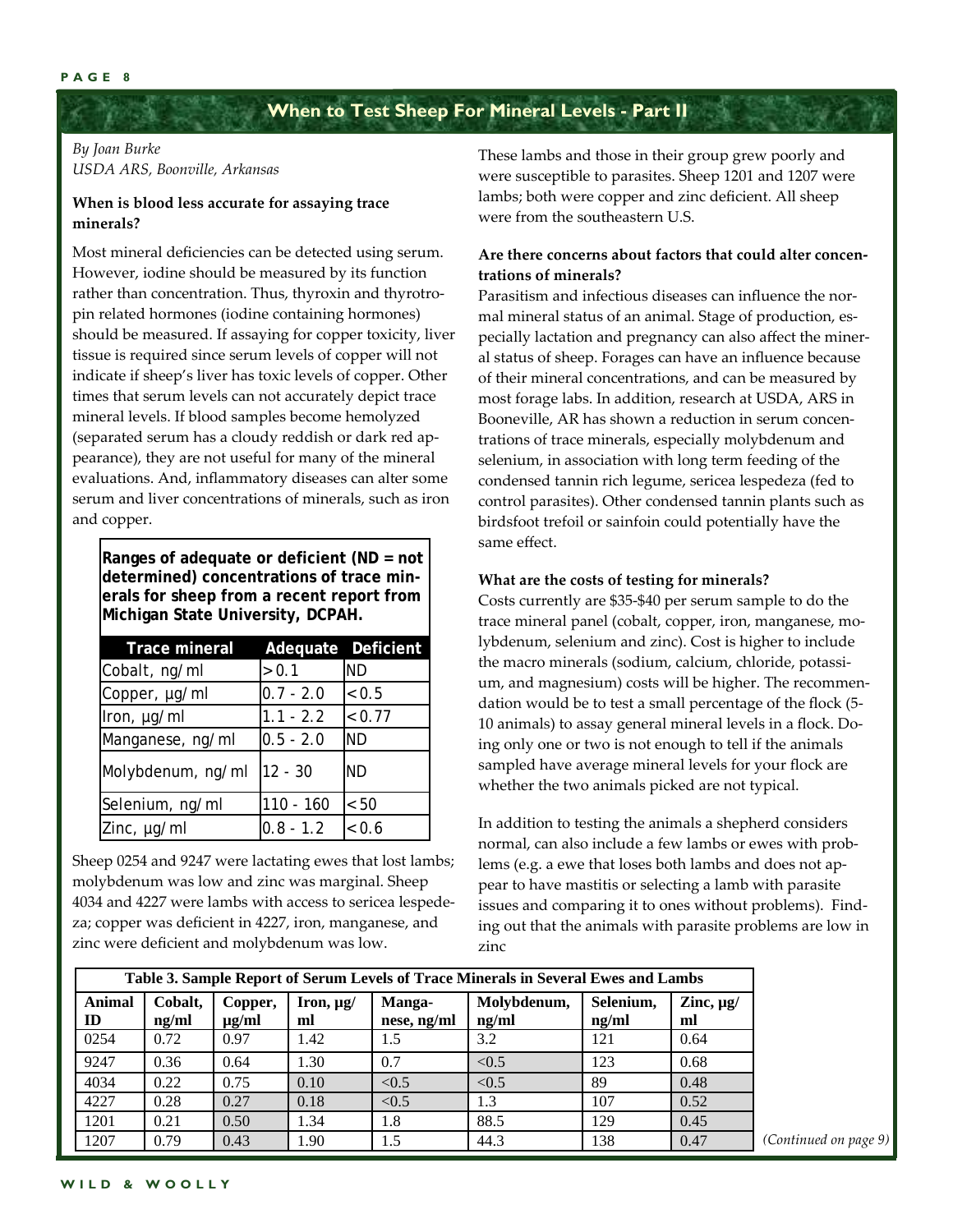### *When to Test Sheep For Mineral Levels - Part II (continued from page 8)*

while the healthy animals have zinc levels near the normal level would be reason enough to talk to an extension agent with nutrition training to determine if your mineral supplement needs additional zinc.

If mineral levels are low, im‐ mune and reproductive func‐ tion and growth can be all be compromised resulting in de‐



creased income. Knowing if the mineral supplementation needs to be modified improves production and profit. In current meat lamb prices (October 2014. \$1.75/lb) 30 lambs that are marketed 10 pounds light would cost the shepherd over \$500. If 10% of your ewes are open because of deficient minerals, the financial loss of \$300/ewe at meat prices and over \$500 up to \$1000 if selling twins at above average registered prices. If the shepherd loses a couple of lambs due to decreased immune function (parasites, pneumonia, blue tongue) resulting in a loss of \$300 to \$1000 depending on whether lambs are selling in a sale barn or as higher priced breeding stock.

#### **Summary**

The most common reason to examine the mineral status of an animal is when toxicity is suspected. However, problems such as poor reproductive function (lower than normal pregnancy rates, poor milk production of ewes), increased incidence of disease such as parasitism, or slower growth rates occur can be indicative of mineral

issue. Knowing the mineral status of an animal can aid in formulating a mineral supplement that better suits the flock than a standard commercial mineral.

It is often said that you get what you pay for and the same is often true of mineral supplements. It is important to provide minerals that are of good quality with good bioa‐ vailability to the animal to meet nutritional needs. It will be helpful to have conversations with extension specialists and veterinarians to understand common mineral prob‐ lems that occur in your area if the shepherd has tested sev‐ eral mineral levels in their flock. Meeting mineral needs will optimize production of your flock.

#### **Diagnostic Laboratories**

Soils, Forages, Feeds – can be analyzed at most forage analysis labs at state universities. Blood, serum, tissue – Diagnostic Center for Population and Animal Health, Michigan State University (www.animalhealth.msu.edu); Cornell University Animal Health Diagnostic Center (analyzes some trace miner‐ als; https://ahdc.vet.cornell.edu/test/); Wisconsin Veteri‐ nary Diagnostic Laboratory (www.wvdl.wisc.edu/); Utah State University Vet Diagnostic Lab (www.usu.edu/uvdl/ htm/services/toxicology); Iowa State University Veterinary Diagnostic and Production Animal Medicine (www.vetmed.iastate.edu/diagnostic‐lab/).

#### **Read part I from last issue of newsletter**

Source: Katahdin Hairald Winter 2014. Reprinted with permission of authors and editor.

## **Maryland Producer Wins ASI's Camptender Award**

David Greene was the recent recipient of the American Sheep Indus‐ try (ASI) Associationʹs Camptender Award. The Camptender Award recognizes industry contributions from a professional in a position or field related to sheep production.

David is a retired county extension agent and county extension director from Carroll County (Maryland). For years, he taught the Mary‐ land‐Delaware Sheep Shearing School. David has served ASI in many ways for many years. He and his wife Nancy operate a 100‐acre sheep farm in northern Baltimore County.

## *Congratulations to David !*

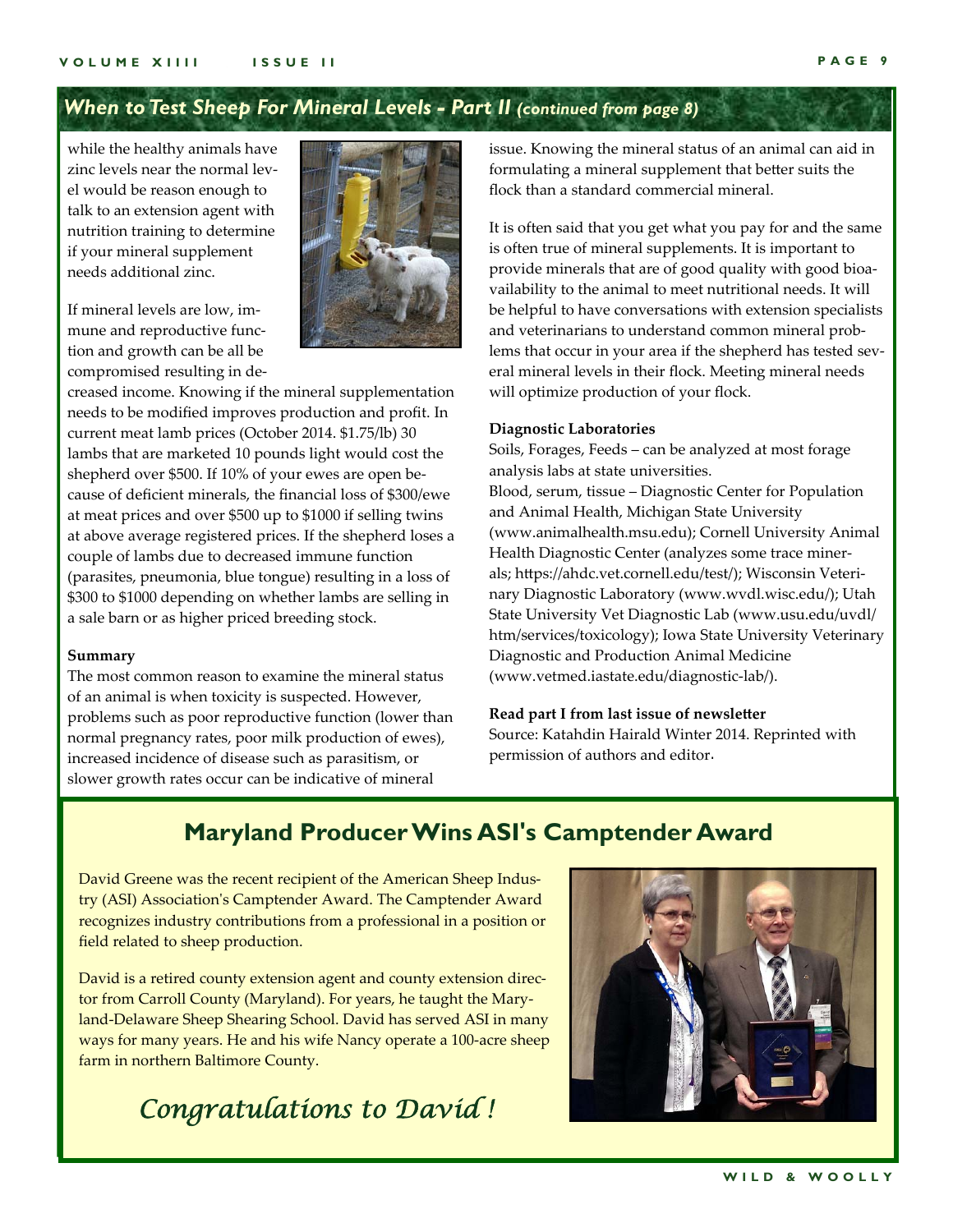### *Research Updates*

**Annual Meeting of the Southern Section of the Ameri‐ can Society of Animal Science** [Atlanta, Georgia ‐ Febru‐ ary 2015]

#### **Creep feeding kids**

At Tennessee State University, creep feeding improved the preweaning growth of meat goat bucklings, but not doelings. Conformation scores did not differ between treatment groups, but the creep‐fed bucklings had a high‐ er market value. The research is on‐going to determine the repeatability of the results and the effect(s) of creep feed‐ ing on the dams.

#### **COWP source matters**

At the USDA ARS station In Booneville, Arkansas, the efficacy of copper oxide wire particles (COWPs) from three sources was compared (in lambs). The COWPs from Copasure® (Animax) had greater effiacy at reducing *H. contortus* infection than the COWPs from other sources: UltraCruz (Santa Cruz Animal Health) and a copper oxide wire from Australia.

#### **Altering fatty acid composition of meat**

At Clemson University, coconut oil, flaxseed oil or Provinal was added to commercial milk replacer and fed to 45‐d old Southdown wethers. After bottle‐feeding, the lambs were grazed on alfalfa pastures. The research showed that supplementation with unique oils during a 30 ‐d bottle‐feeding period can alter fatty acid composition in tissues that is maintained throughout finishing.

#### **Woody plants as a feed source for lambs**

Texas A&M researchers determined ground woody plants to be a viable and economical source of roughage for feed lot lambs. The ground wood diets consisted of either red‐ berry, blue berry, one‐seed juniper, eastern red cedar, or mesquite. The woody plant diets were compared with a more traditional roughage source: cotton seed hulls.

#### **Weaning age has no effect on parasites**

In the US Virgin Islands, weaning age (63, 90, or 120 d) had no effect on parasite burdens in hair ewes. Weaning hair lambs later than 63 d of age resulted in heavier lambs at weaning, but there was no effect on parasite burdens.

#### **Terminal sire matings improve growth rates**

 At Virginia State University, terminal sire matings (with Dorset) of landrace hair sheep (Barbados Blackbelly and St. Croix) increased pre‐weaning growth performance of lambs, without adversely affecting survival to weaning. However, supplemenation rather than crossbreeding had a more significant effect on carcass quality. Terminal sire

mating improved growth rates, but crossbred lambs had higher fecal egg counts.

#### **American Sheep Industry Association Annual Convention [Reno, Nevada ‐ January 2015]**

#### **New Guardian Dog Breeds**

The National Wildlife Research Center in Utah has im‐ ported several new breeds of livestock protection dogs to see if they are more effective at deterring predation from larger predators such as grizzly bears and wolves. The new breeds are larger and more aggressive, yet still people‐friendly. The newer breeds include the Kangal, Karakachan, and Cão de Gado Transmontano. The research is being carried out in Idaho, Montana, and Oregon.

#### **Needle‐less vaccination**

For more than nine years, the US Sheep Experiment Station in Dubois, Idaho, has been evaluating the effica‐ cy of needle‐less vaccination. Needle‐less vaccination has been shown to be just as effective as needle vaccination. When used on a large number of animals, it is also cost‐effective as compared to multi‐use and dis‐ posable syringes. Needle‐less vaccinations are easier to give, resulting in considerable labor savings. However, since the vaccination unit costs approximately \$3,000, needle‐less vaccination is not likely to be cost‐effective on small farms, unless the unit is shared by many pro‐ ducers.

#### **ʺEasy Careʺ sheep research**

The USDA Meat Animal Research Center (MARC) in Clay Center, Nebraska, has embarked on an "easy-care" research project in which prolific ewes are pasture‐ lambed and not provided with any supplemental labor or feed. Under this production scenario, MARC is com‐ paring its composite ewe ( 50% Romanov x 25% Katahdin x 25% Dorper) with traditional hair (Katahdin) and wool (Polypay) ewe breeds.

#### **Ovine progressive pneumonia**

While ovine progressive pneumonia (OPP) can be transmitted via contaminated colostrum and milk, re‐ searchers at USDA MARC have determined that exposure of immature ewes to mature ewes that are infected with the virus is the primary means by which OPP is spread. They have also identifed genotypes which are less susceptible to OPP. CAE (caprine arthritic enceph‐ alitis) and OPP are similar viruses; cross‐transmission is possible.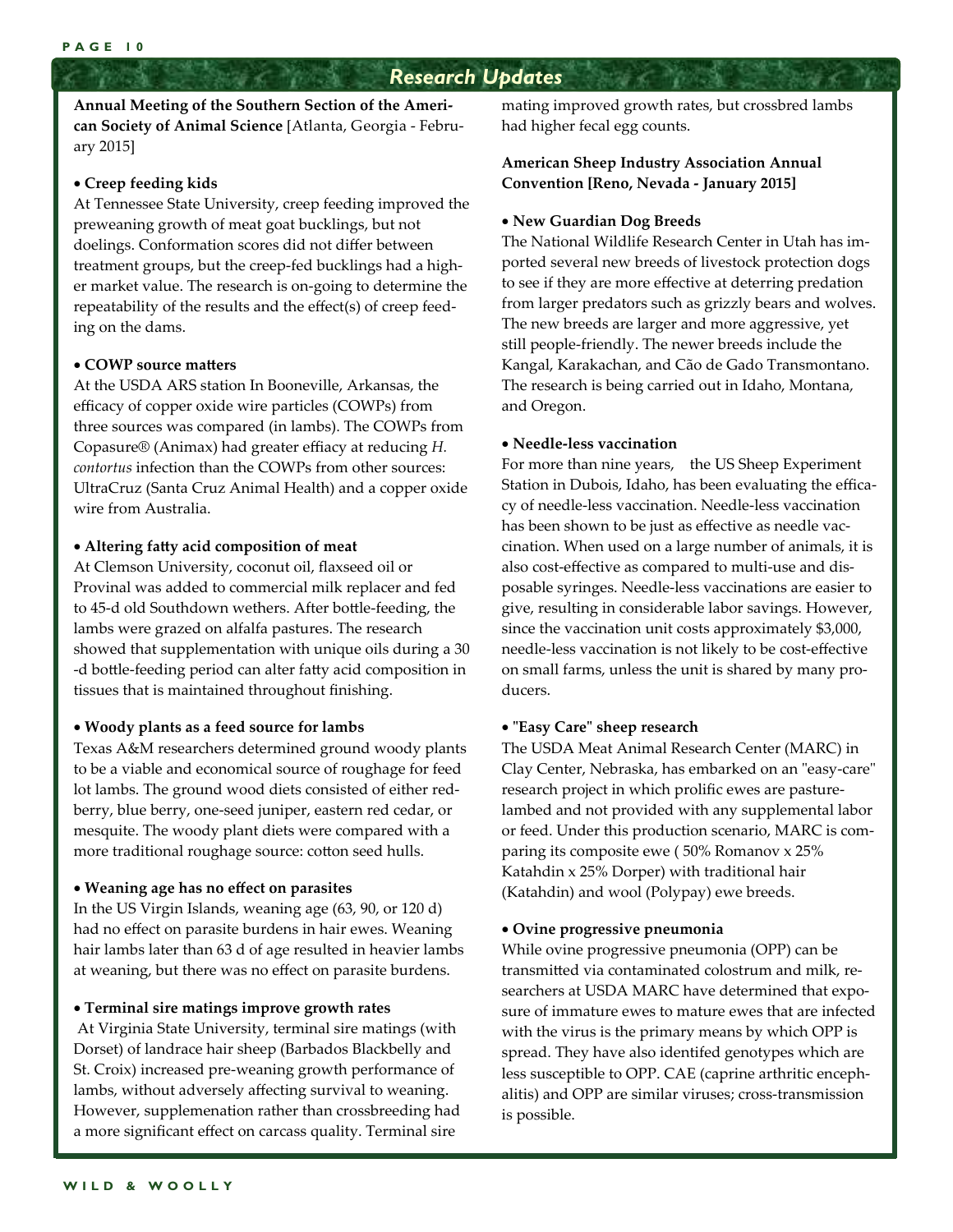### *Annual Buck Test Will Celebrate 10th anniversary (continued from page 5)*

Towards the end of the test, the goats will be scanned using realtime ultrasound to determine the size of their longisimus dorsi (rib eye muscle). Jim Pritchard from West Virginia University will do the scanning. The bucks will also be evaluated for structural correctness (feet, legs, and teeth) and reproductive soundness (teats and testicles).

The top-ten bucks will be identified and recognized. The primary selection criteria will be growth rate (ADG), parasite resistance (fecal egg counts), and parasite resilience (FAMACHA© scores and treatment need). Ultrasound data, hoof health, scrotal circumference, teat structure, and other factors may also be considered when determining the ten top-performing bucks.

At the conclusion of the test, the goats must be picked up from the test site. Poor performing bucks can be taken to the local sale barn. The top-performing bucks may be sold via private treaty or returned to their farms. The test will assist with private treaty sales.

It is recommended that some of the top‐performing bucks be returned to their farms of origin and sold (as yearlings) at the 2016 Bluegrass Performance Invitational . In fact, consigners to the Western Maryland Pasture‐Based Meat Goat Perfor‐ mance Test are the only ones eligible to consign does to the 2015 Bluegrass Performance Invitational Sale, to be held September 4-5 in Frankfort, Kentucky. For more information about the Bluegrass Performance Invitational, contact Jarred Dennison at Jarred@jdranchkikos.com or (502) 875‐8857.

#### **http://mdgoattest.blogspot.com**

### *Annual Forage to Manage Internal Parasite*

#### *by Richard Ehrhardt Small Ruminant Specialist Michigan State University*

The health and productivity of sheep and goats in peren‐ nial pasture grazing systems are often limited by a com‐ bination of forage quality and gastrointestinal nematode (GIN) infection. This is particularly evident in lactating dams and their offspring, as these animals are at greater risk for GIN infection due to their lower immunity rela‐ tive to non‐lactating adults.

Alternating the grazing episodes/bouts of these suscepti‐ ble animals with either machine harvesting the forage or by grazing with less susceptible animals or species (cattle, for example) are strategies to maintain forage quality while reducing infection risk.

Another effective method is to integrate the use of annu‐ al forages into a grazing program. Annuals can provide grazing opportunities with zero to low risk for GIN in‐ fection while simultaneously providing a plane of nutrition even higher than perennial pastures, meeting the nutritional requirements of lactating dams and their off‐ spring.

Source: American Consortium for Small Ruminant Para‐ site Control (ACSRPC)





#### **May 1**

Integrated Parasite Management (IPM)/FAMACHA Workshop @ Maryland Sheep & Wool Festival, West Friendship, Maryland Info: www.sheepandwool.org

**May 2‐3** Maryland Sheep & Wool Festival Howard County Fairgrounds, West Friendship, Maryland Info: www.sheepandwool.org

(*Continued on Page 12)*